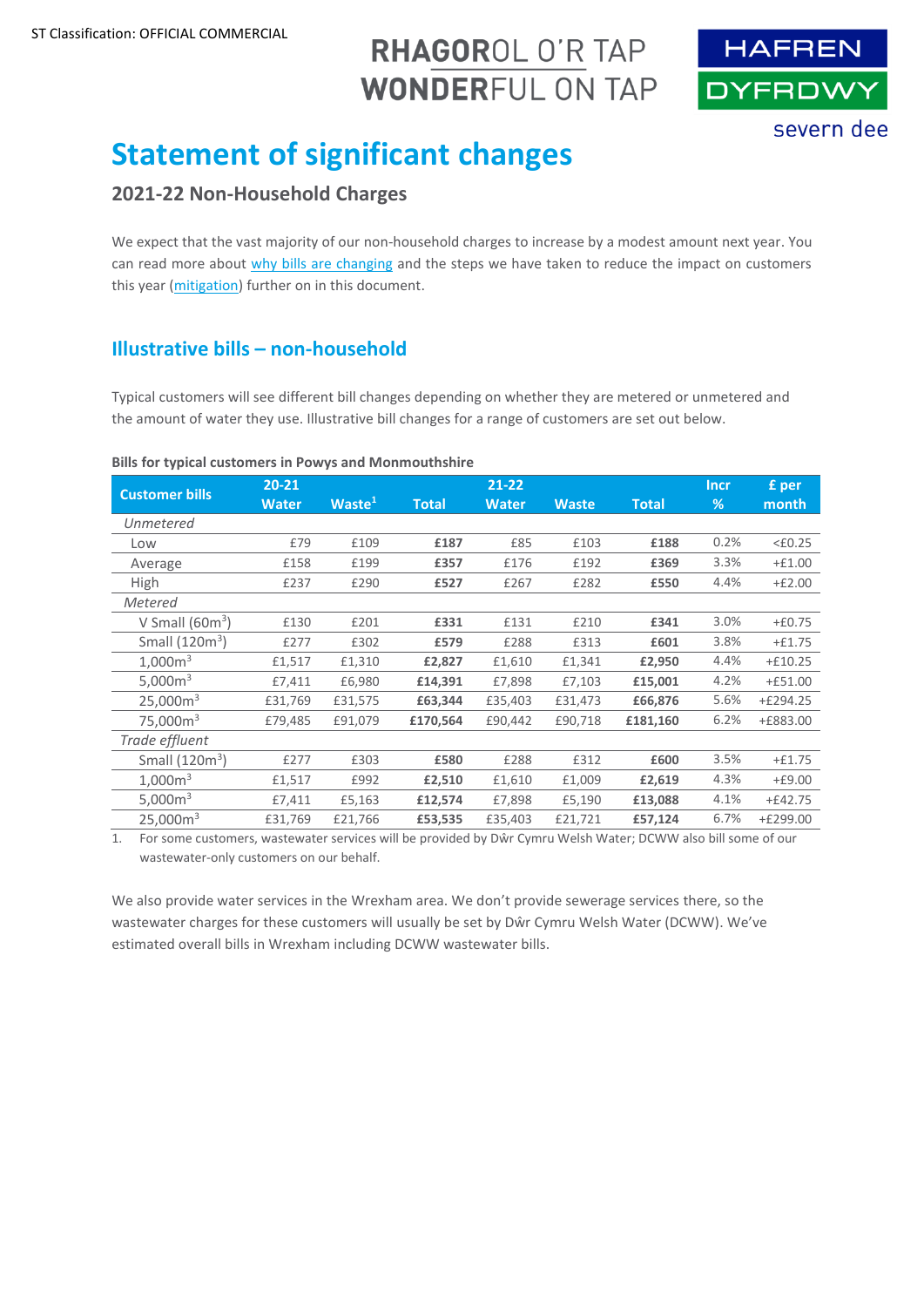| <b>Customer bills</b>             | $20 - 21$    |                    | $21 - 22$    |              |                    |              | <b>Incr</b> | £ per      |
|-----------------------------------|--------------|--------------------|--------------|--------------|--------------------|--------------|-------------|------------|
|                                   | <b>Water</b> | Waste <sup>1</sup> | <b>Total</b> | <b>Water</b> | Waste <sup>1</sup> | <b>Total</b> | %           | month l    |
| Unmetered                         |              |                    |              |              |                    |              |             |            |
| Low                               | £142         | £224               | £366         | £148         | £225               | £373         | 1.8%        | $+£0.50$   |
| Average                           | £234         | £371               | £605         | £255         | £373               | £628         | 3.7%        | $+£2.00$   |
| High                              | £308         | £488               | £796         | £340         | £491               | £831         | 4.4%        | $+£3.00$   |
| <b>Metered</b>                    |              |                    |              |              |                    |              |             |            |
| V Small $(60m^3)$                 | £132         | £171               | £303         | £130         | £172               | £303         | $-0.1%$     | $<$ £0.25  |
| Small $(120m3)$                   | £244         | £337               | £581         | £254         | £339               | £593         | 2.1%        | $+£1.00$   |
| 1.000m <sup>3</sup>               | £1,214       | £2,013             | £3,227       | £1,312       | £2,024             | £3,337       | 3.4%        | $+£9.00$   |
| 5,000 $m3$                        | £5,753       | £8,816             | £14,569      | £6,298       | £8,865             | £15,163      | 4.1%        | $+£49.50$  |
| 25,000m <sup>3</sup>              | £28,457      | £42,393            | £70,850      | £31,142      | £42,627            | £73,769      | 4.1%        | $+£243.25$ |
| 75,000m <sup>3</sup> <sup>2</sup> | £84,643      | £126,553           | £211,196     | £93,267      | £127,252           | £220,519     | 4.4%        | $+£777.00$ |

#### <span id="page-1-1"></span>**Bills for typical customers in the Wrexham area**

1. Estimate based on applying a uniform increase to Dŵr Cymru charges.

2. Customers using more than 50 Ml/a within the Wrexham area are eligible to switch to the Large User Tariff. If a customer using 75,000m<sup>3</sup> opted to do so, they would pay the lower water charge of £90,442 next year as shown in the first table.

Dŵr Cymru sewerage bills for 2021-22 are estimates because we didn't have their final charges at the time of publication. We've taken their charges from last year, adjusting for inflation and public information from [Ofwat](https://www.ofwat.gov.uk/)'s final decisions on their prices next year.

# <span id="page-1-0"></span>**Why bills are changing**

Each year the revenue controls set by **Ofwat** (our regulator) allow us to recover a fixed amount of revenue from our customers. This covers the cost of treating water, running and maintaining our network and cleaning wastewater before it is discharged to the environment (you can read more about what your bill pays fo[r here\)](https://www.hdcymru.co.uk/my-account/our-service-explained/). For most of our charges this is modified by inflation, adjustments for performance and any past over or underrecovery in previous years.

This year:

- Inflation as measured by the Consumer Prices Index with Housing (CPIH) was 0.6%;
- [Ofwat](https://www.ofwat.gov.uk/) set an effective real increase of +2.6% for water and +1.3% for wastewater;
- There are no additional adjustments this year for Outcome Delivery Incentives [\(ODIs\)](#page-3-0);
- There is a small upward [Revenue Correction](#page-3-1) for the wastewater service relating to forecasting differences from 2019-20.

The level of charges is also influenced by volume. When we set our charges, we divide our allowed revenue over the properties we serve and the volume we expect them to use. When the volume increases, this lowers our average charges and if it falls then we need to increase charges to raise the same level of revenue.

There has been an impact on demand this year as a result of the Covid-19 pandemic. While we expect the economy to recover during 2021-22, we think the process will be gradual and we do not expect demand to reach the same levels as we saw before this year.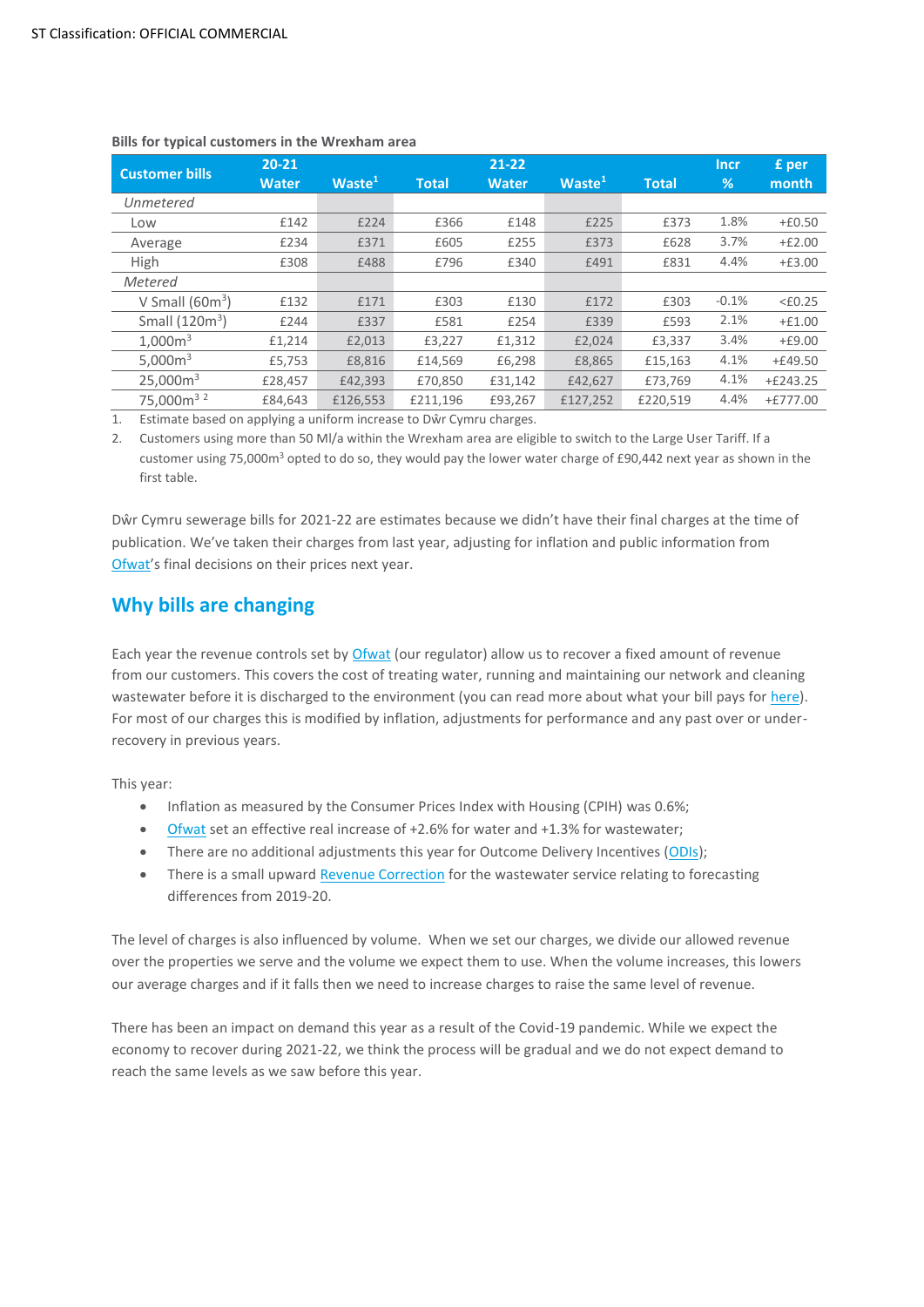### **Stakeholder views**

Our research tells us that household customers would be concerned if their overall bill increased by more than £2 per month, which is equivalent to around 8% of an average household bill in our area. Non-households are much more varied in size so there is no "average" non-household, but small business customers (the vast majority, by number) have usage similar to households. We now conduct a survey on this topic each year as part of our "customer tracker"; the results are very consistent from year to year.

The change in water bills is different to the movement in wastewater charges, but we don't expect significant increases for the majority of our non-household customers (who are metered). There will be higher increases for unmetered customers, but they have the option of changing the way they are charged as we discuss in the [section below.](#page-2-0) As we don't provide sewerage services in the Wrexham area, we've estimated the overall bill impact with indicative figures for Dŵr Cymru Welsh Water bills. Our assessment i[s here.](#page-1-1)

We showed a draft view of our charges to [CCWater](https://www.ccwater.org.uk/), who represent the views of water customers. We've taken account of their views and have rebalanced our charges to limit the higher increases wherever we can.

Our discussions with CCW were based on indicative charges in October. There is always some variation when we publish our final charges, because we don't know what the final inflation figure will be until December. Forecasts for inflation and demand have been more uncertain than usual because of the Covid-19 pandemic. At the time we prepared our indicative charges, we forecasted lower inflation and did not anticipate a second national lockdown. However, taken together these two factors have changed our expected charges by less than 2%.

# <span id="page-2-0"></span>**Managing changes in bills**

As the average change in non-household bills is quite modest, we have taken no further action to adjust charges this year. There will be changes for some groups of customers and we try to bring these in gradually, as set out below:

#### *Unmetered customers*

We are gradually reducing the proportion of unmetered customers' bills that is linked to the Rateable Value (RV) of their property and replacing this with fixed charges. We introduced a fixed charge for unmetered water last year, and this year we have done the same for wastewater. Note that this only applies to customers in Powys – unmetered customers in Wrexham already paid a significant proportion of their water bill through a fixed or standing charge.

In Wrexham we are holding the fixed charge broadly flat, which will help keep bills down for the smallest customers. However, it does mean that charges based on [Rateable Value](#page-3-2) will increase and other unmetered businesses will pay more. Larger premises can often save money by having a meter installed, and if it is practical to install a meter we will do this free of charge – see ou[r website](https://hdcymru.co.uk/my-account/my-water-meter/apply-for-a-water-meter) for details. If we can't fit a meter, customers can request an assessed charge – this will be based on an estimate of water consumption.